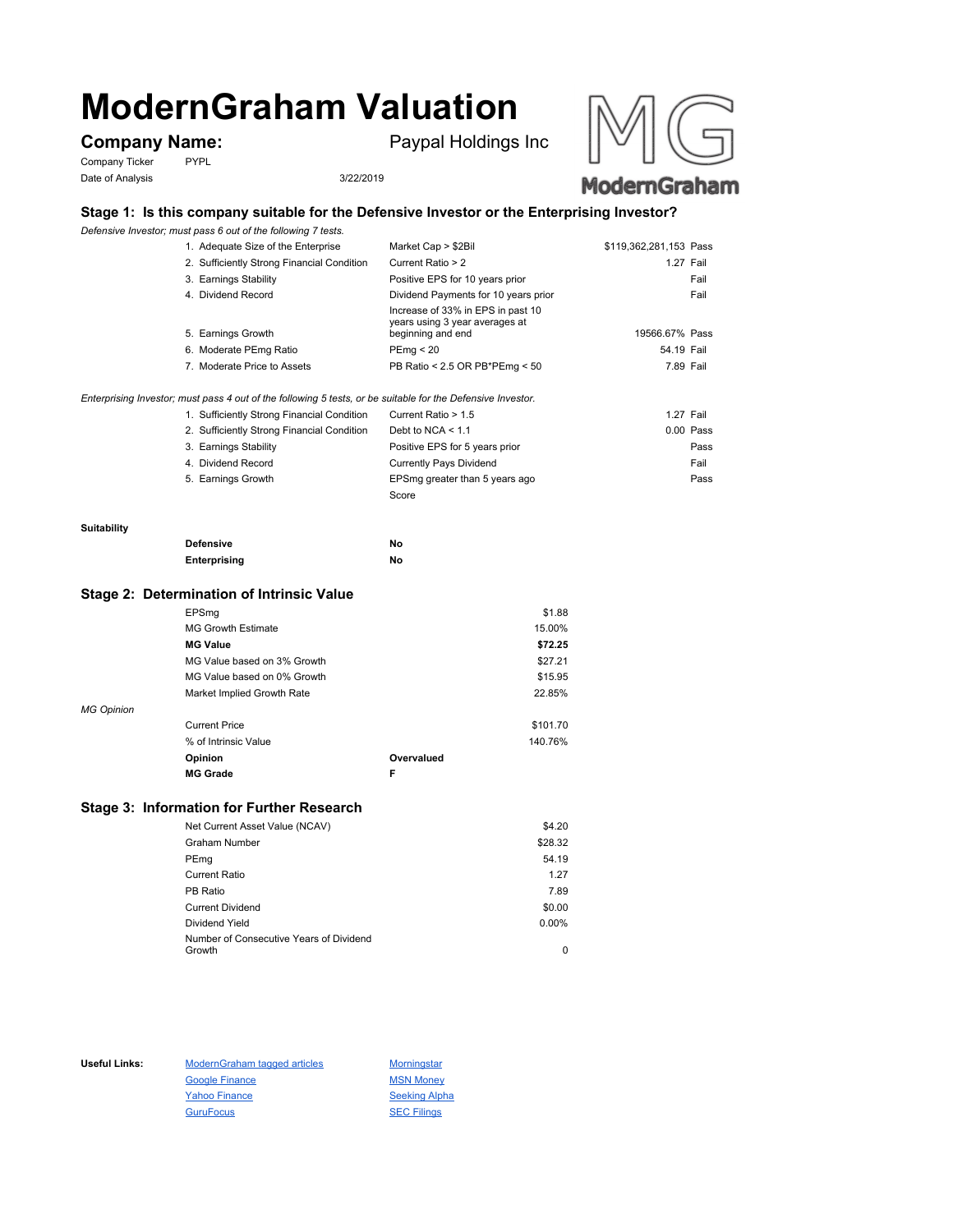| <b>EPS History</b> |        | <b>EPSmg History</b>                 |                  |
|--------------------|--------|--------------------------------------|------------------|
| Next Fiscal Year   |        |                                      |                  |
| Estimate           |        | \$2.72 Next Fiscal Year Estimate     | \$1.88           |
| Dec2018            | \$1.71 | Dec2018                              | \$1.35           |
| Dec2017            | \$1.47 | Dec2017                              | \$1.09           |
| Dec2016            | \$1.15 | Dec2016                              | \$0.82           |
| Dec2015            | \$1.00 | Dec2015                              | \$0.58           |
| Dec2014            | \$0.34 | Dec2014                              | \$0.32           |
| Dec2013            | \$0.78 | Dec2013                              | \$0.26           |
| Dec2012            | \$0.00 | Dec2012                              | \$0.00           |
| Dec2011            | \$0.00 | Dec2011                              | \$0.00           |
| Dec2010            | \$0.00 | Dec2010                              | \$0.00           |
| Dec2009            | \$0.00 | Dec2009                              | \$0.00           |
| Dec2008            | \$0.00 | Dec2008                              | \$0.00           |
| Dec2007            | \$0.00 | Dec2007                              | \$0.00           |
| Dec2006            | \$0.00 | Dec2006                              | \$0.00           |
| Dec2005            | \$0.00 | Dec2005                              | \$0.00           |
| Dec2004            | \$0.00 | Dec2004                              | \$0.00           |
| Dec2003            | \$0.00 | Dec2003                              | \$0.00           |
| Dec2002            |        | \$0.00 Balance Sheet Information     | 12/1/2018        |
| Dec2001            |        | \$0.00 Total Current Assets          | \$32,963,000,000 |
| Dec2000            |        | \$0.00 Total Current Liabilities     | \$25,904,000,000 |
| Dec1999            |        | \$0.00 Long-Term Debt                | \$0              |
|                    |        | <b>Total Assets</b>                  | \$43,332,000,000 |
|                    |        | Intangible Assets                    | \$7,109,000,000  |
|                    |        | <b>Total Liabilities</b>             | \$27,946,000,000 |
|                    |        | Shares Outstanding (Diluted Average) | 1.194.000.000    |